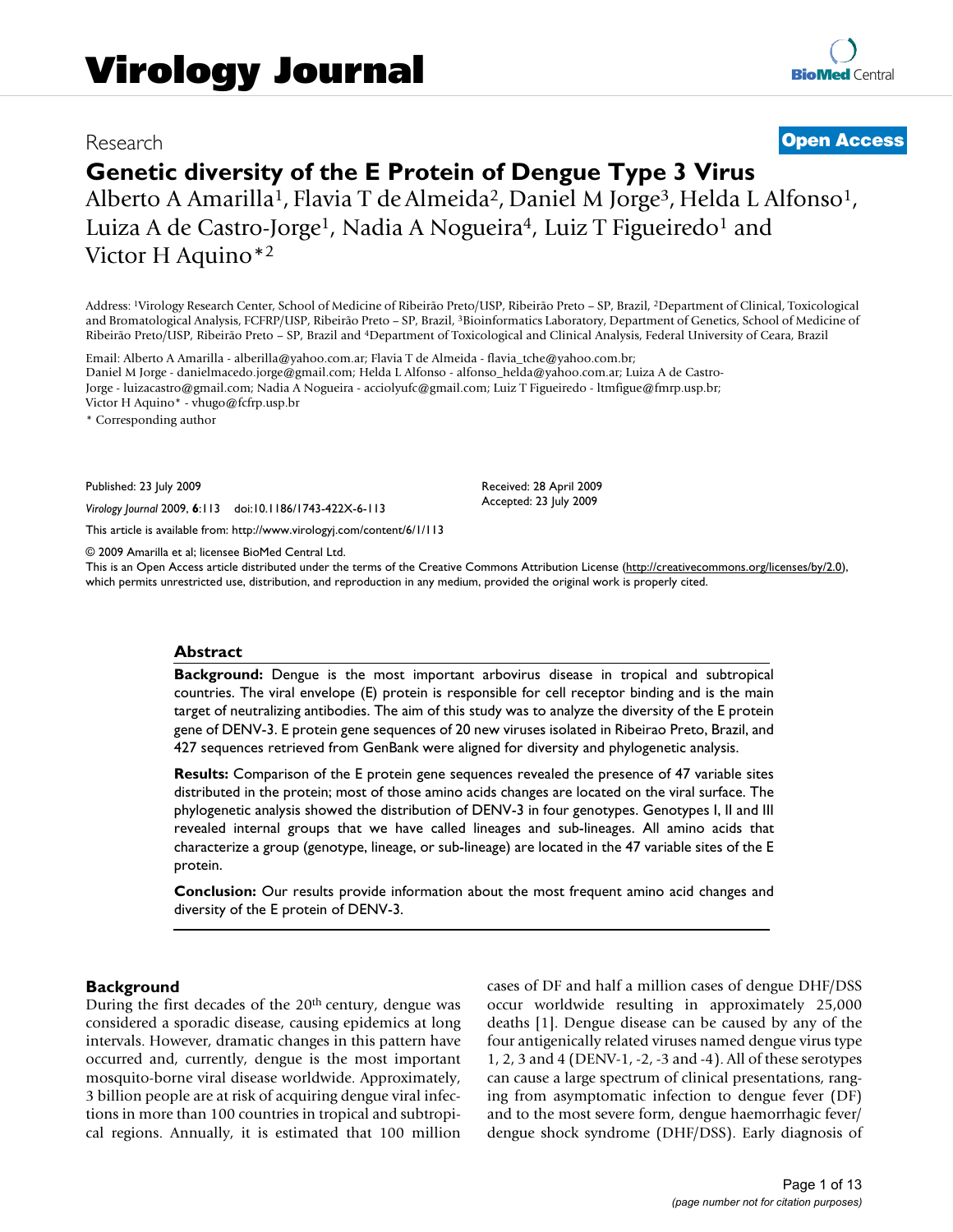dengue virus infection, which can be achieved by detecting a viral protein or genome, is important for patient management and control of dengue outbreaks [2].

Dengue is an enveloped virus with a single-stranded, positive-sense RNA genome of about 11 kb containing a single open reading frame, flanked by untranslated regions (5' and 3' UTR) [3]. The viral RNA encodes a single polyprotein, which is co- and pos-translationally cleaved into 3 structural (C, prM and E) and 7 nonstructural proteins (NS1-NS2A-NS2B-NS3-NS4A-NS4B-NS5) proteins [4]. The envelope (E) glycoprotein is the major component of the virion external surface, responsible for important phenotypic and immunogenic properties. E protein is a multifunctional protein, which is involved in cell receptor binding and virus entry via fusion with host cell membranes. Thus, E protein is the main target of neutralizing antibodies [5-10]. The crystal structure analysis of this protein revealed that it includes three domains (I, II, and III) that exhibit significant structural conservation when compared to other flaviviruses [11]. For flaviviruses, most of amino acid residues related to host range determinant, tropism and virulence are located in domain III [12,13].

Similar to other RNA viruses, DENV exhibit a high degree of genetic variation due to the non-proofreading activity of the viral RNA polymerase, rapid rates of replication, immense population size, and immunological pressure [14]. Historically, variants within each DENV serotype have been classified in different ways, accompanying technological progress. Studies from the seventies showed the existence of antigenic variants within DENV-3 showing that DENV-3 strains from Puerto Rico and Tahiti were antigenically and biologically different from those of Asia [15]. In the eighties, the term "topotype", based on RNA fingerprinting, was used to define five genetic variants within DENV-2 [16,17]. Other molecular methods such as cDNA-RNA hybridization, hybridization using synthetic oligonucleotides, and restriction endonuclease analysis of RT-PCR products were also used to demonstrate the existence of genetic variability within each serotype [18-22]. In the nineties, the use of nucleic acid sequencing methods and phylogenetic analysis allowed the identification of different genomic groups, called "genotypes" or "subtypes", within each DENV serotype [23-25]. Today, several geographically distinct genotypes are described within each serotype. Thus, DENV-1 includes five genotypes: genotype I contains viruses from the Americas, Africa, and Southeast Asia; genotype II includes a single isolate from Sri Lanka; genotype III includes a strain from Japan isolated in 1943; genotype IV includes strains from Southeast Asia, the South Pacific, Australia, and Mexico; and genotype V group contains viruses from Taiwan and Thailand [23,26,27]. DENV-2 encompasses six genotypes denominated Asian I, Asian II,

American, American/Asian, Cosmopolitan and Sylvatic [23,24,28]. DENV-3 was classified into four genotypes: genotype I comprises viruses from Indonesia, Malaysia, Philippines and the South Pacific islands; genotype II comprises viruses from Thailand; genotype III is represented by viruses from Sri Lanka, India, Africa and America; genotype IV comprises Puerto Rican viruses. Recently, it has been suggested that exist an additional group that was named genotype V [25,29]. DENV-4 was classified into two genetically distinct genotypes. Genotype I includes viruses from the Philippines, Thailand and Sri Lanka; genotype II includes viruses from Indonesia, Tahiti, Caribbean Islands (Puerto Rico, Dominica) and Central and South America [30]. A third genotype of DENV-4 was identified which includes sylvatic isolates that formed a distinct genotype [27].

Increased numbers of DENV sequences in the GenBank has given a better picture of the genetic diversity of these viruses, suggesting the existence of intragenotipic groups within each genotype. Identification of these groups will lead to a better understanding of the migration pattern of the viruses, as well as the detection of emergent viruses with altered antigenicity, virulence, or tissue tropism. In this study, we have analyzed the variability of the E protein gene of DENV-3 by comparison of new and GenBank deposited sequences and found several lineage and sublineages within the different genotypes.

# **Results**

Nucleotide sequences of the E protein gene (1479 bp) of 20 DENV-3 strains isolated in Ribeirao Preto and 427 sequences retrieved from the GenBank were included in this study. These sequences represent viruses isolated between 1956 and 2007. After an initial analysis, 75 identical sequences, three recombinant strains, two mutants, one rare, and five sequences corresponding to the same five strains deposited with different access codes were excluded from the study (Additional file 1) [29,31]. Thus, 361 sequences were used to analyze the E protein diversity and the phylogenetic relationship of the viruses.

To analyze the diversity of the E protein, nucleotide sequences were aligned and compared. Any of the 1479 sites in the alignment were considered a variable site when at least one virus showed a nucleotide substitution at that site. By this criteria, 634 variable sites were found to be evenly distributed in the E protein gene; 157 of these showed non-synonymous substitutions (substitutions in the codon that induce amino acid changes) (Additional file 2). Seventy non-synonymous substitutions sites were observed only in one virus, 28 sites in two viruses and 59 sites in three or more viruses.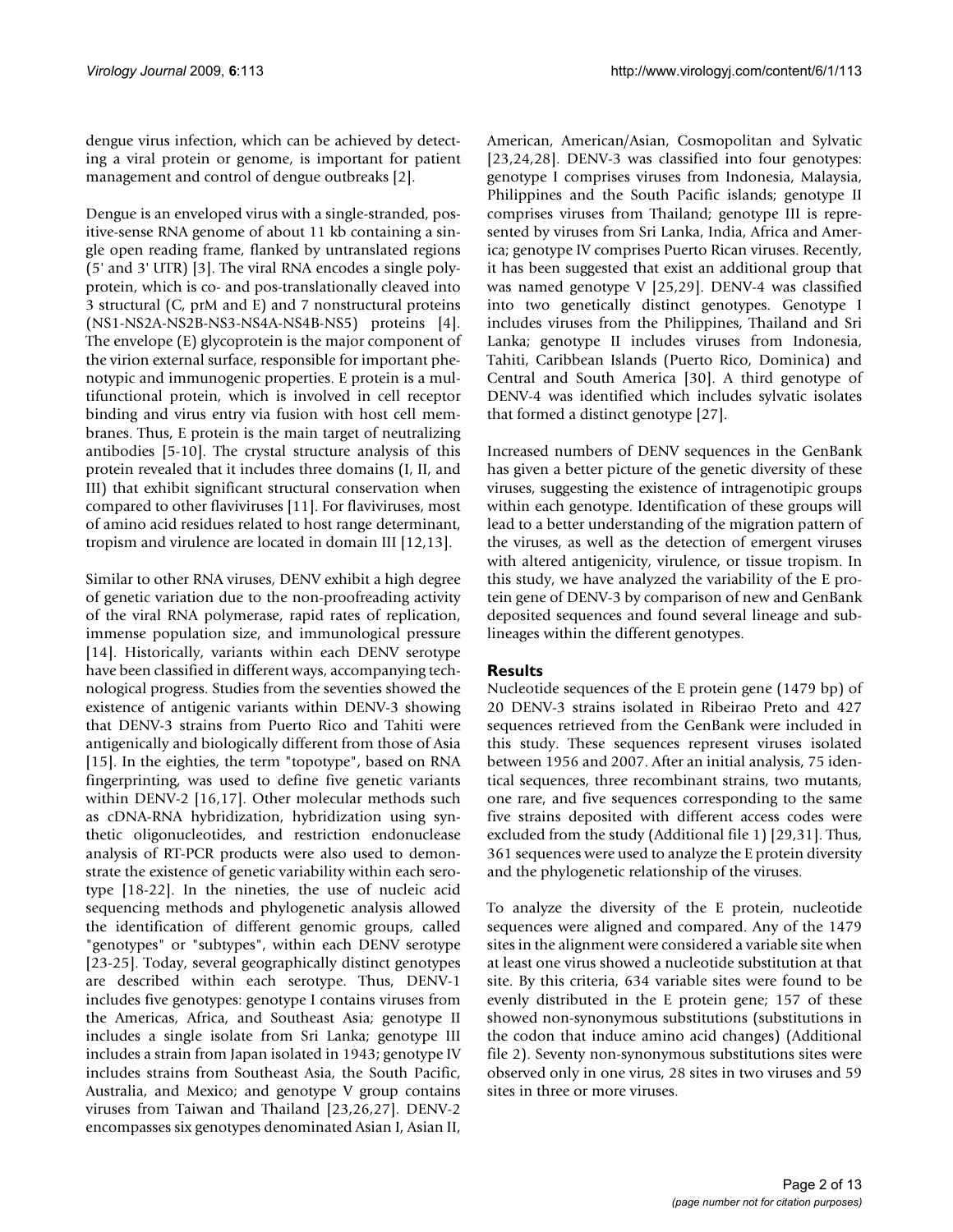Based on the aligned nucleotide sequences, several phylogenetic analysis including maximum parsimony and distance methods were performed and all approaches yielded identical or nearly identical topologies. The phylogenetic tree showed four genetic groups within the DENV-3 (Figure 1) where genotype I was represented by strains from Indonesia, Malaysia, Philippines and the South Pacific islands; genotype II included mainly isolates from Thailand; genotype III was represented mainly by viruses from Sri Lanka and Latin America and genotype IV comprised Puerto Rican viruses.

For a better characterization of the genetic groups, E protein gene sequences of all viruses were compared manually. As mentioned above, 634 variable sites were observed within the 1479 nucleotides of the E protein gene (Additional file 2). Variable sites with nucleotide substitutions in at least 90% of the members of any genotype were considered informative sites. Thus, 95 of the 634 were considered informative sites. Among these 95, 18 sites were in the domain I of E protein, 28 in domain II, 27 in domain III, and 22 in the transmembrane domain (Additional file 3). Each genotype showed a characteristic nucleotide sequence when the informative sites were analyzed. Nucleotide substitution in the informative sites was mostly due to transitions (80 sites, 81%) rather than transversions (21 sites, 19%). Nucleotide substitution were more frequent in the 3rd position (74 sites, 78%) of the codon, followed by the first position (15 sites, 16%) and finally, the second position (6 sites, 6%). Non-synonymous substitutions were observed in 14 (15%) of the 95 informative sites (residues 22, 81, 132, 154, 160, 270, 301, 302, 380, 383, 386, 430, 452 and 459). Three non-synonymous substitutions were identified in domain I, three in domain II, five in domain III, and three in the transmembrane domain (Additional file 3). Based on the tertiary structure of the E protein of DENV-3 (36), it was observed that amino acid residues 81, 132, 154, 270, 301, 302, 380, and 383 were located in solvent-exposed loops. Residues 22 and 386 were located in β-strands exposed on the viral surface. The residue 160 was located in a hydrophobic region. Residues 430, 452 and 459 were located in the transmembrane region (Additional file 4A).

# *Intragenotipic groups*

Careful analysis of the topology of the phylogenetic tree suggests the existence of intragenotipic groups (Figure 1). To better characterize these internal groups, protein E gene sequences of members of each genotype were independently analyzed.

# *Genotype I*

A phylogenetic tree was constructed using 76 protein E gene sequences of genotype I viruses (Figure 2). The tree showed that these viruses form two different clades that were denominated lineage I and II. The nucleotide sequence comparison showed the presence of 348 variable sites in the 1479 nucleotides of the E protein gene with 40 of them considered informative sites. Non-synonymous substitutions were observed in seven informative sites (Table 1). Amino acid residues 231, 303 and 391 were found to be located in solvent-exposed loops, residues 68 and 169 in hydrophobic regions (Additional file 4B). Residues 479 and 489 were located in the transmembrane region.

The phylogenetic tree showed that lineage II included two sub-lineages (Figure 2). The comparison of nucleotide sequences  $(n = 68)$  showed the presence of 318 variable sites within members of this lineage, six of them being informative sites with synonymous substitutions (Table 1).

# *Genotype II*

Genotype II included 144 viruses that were grouped into two lineages (Figure 3). Comparison of these sequences showed 392 variable sites; four of them being informative sites with synonymous substitutions (Table 2). Lineage I included 62 sequences that form two sub-lineages with 255 variable sites; 17 of them were considered informative sites and three had non-synonymous substitutions (Table 3). The amino acid residue 140 was located in a βstrand exposed in the surface of the protein; residues 447 and 489 were in the transmembrane domain (Additional file 4C). Lineage II included 83 viruses distributed in two sub-lineages. The comparison of these sequences showed 275 variable sites with only two informative sites, which showed synonymous substitutions (Table 2).

# *Genotype III*

Genotype III was composed of 138 sequences grouped in two lineages (Figure 4). Sequences comparison showed 321 variable sites with 11 informative sites, all of them with synonymous substitutions. Lineage I included 29 sequences grouped into sub-lineage I and II with 123 variable sites with only one of them considered as informative site, which showed a synonymous substitution (Table 3). The lineage II included 108 sequences forming two groups, sub-lineage I and II; these sequences showed 250 variable sites and only seven of them were considered as informative sites, all of them were synonymous substitutions (Table 3). The sub-lineage II of lineage II included the 20 viruses isolated in Ribeirao Preto, SP, Brazil, between 2006–2007. These viruses were more closely related to those isolated in other regions of Brazil than to viruses that circulated in Ribeirao Preto, in 2003 (D3BR/ RP1/2003 and D3BR/RP2/2003). They formed two groups, one more closely related to the strain D3BR/CU6/ 2002 isolated in Cuiabá close to the border with Bolivia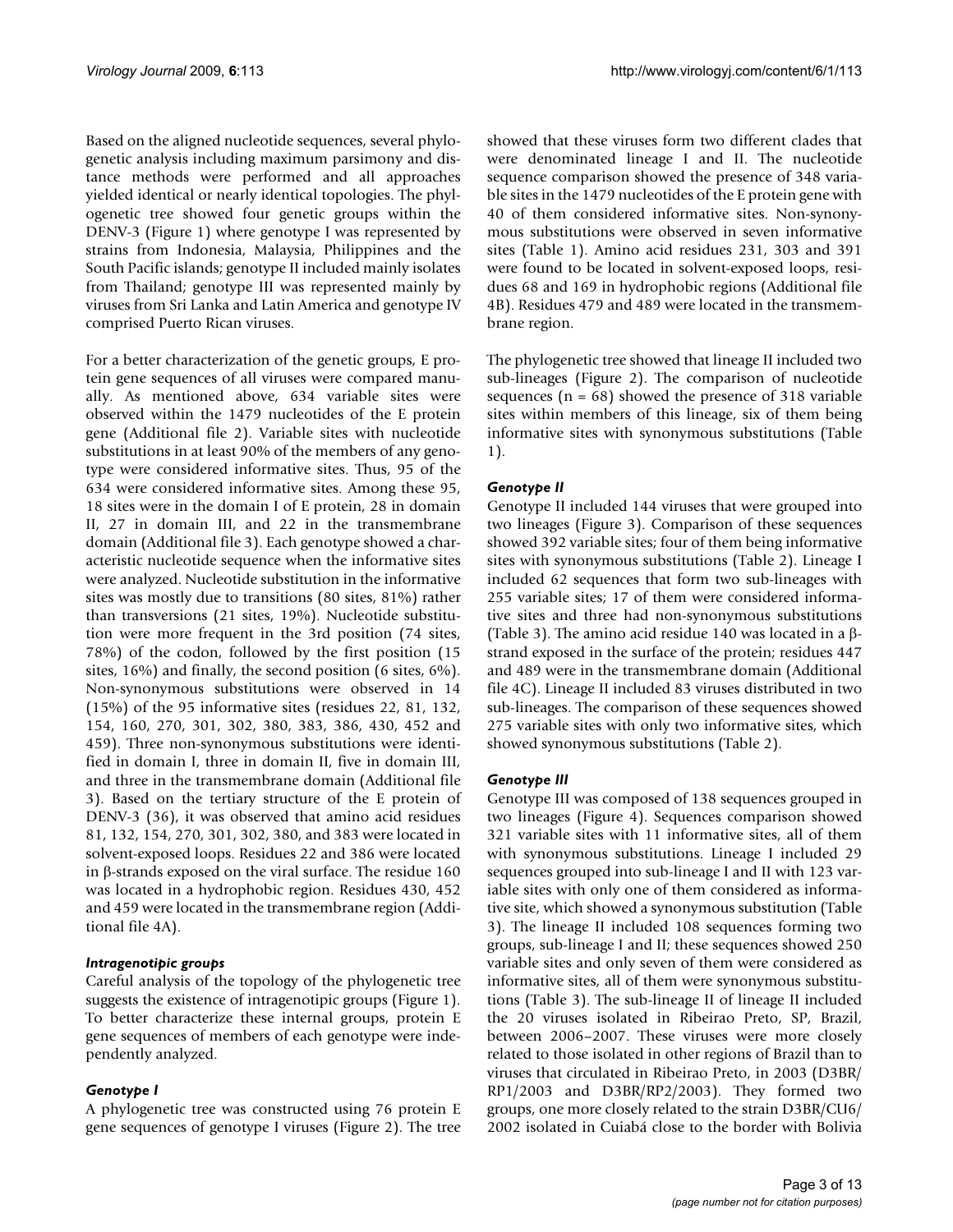

5 changes

# **Figure 1**

**DENV-3 phylogenetic tree based on the E gene sequences**. The three was constructed using the method of Neighborjoining with 1000 bootstrap replications. The genotypes are labeled according to the scheme of Lanciotti (1994) and the amino acid changes distinguishing each genotype are shown on the tree. Protein E gene sequences of DENV-1, DENV-2 and DENV-4 were used as outgroup. Branch lengths are proportional to percentage of divergence. Tamura Nei (TrN+I+G) nucleotide substitution model was used with a proportion of invariable sites (I) of 0.3305 and gamma distribution (G) of 0.9911. Bootstrap support values are shown for key nodes only.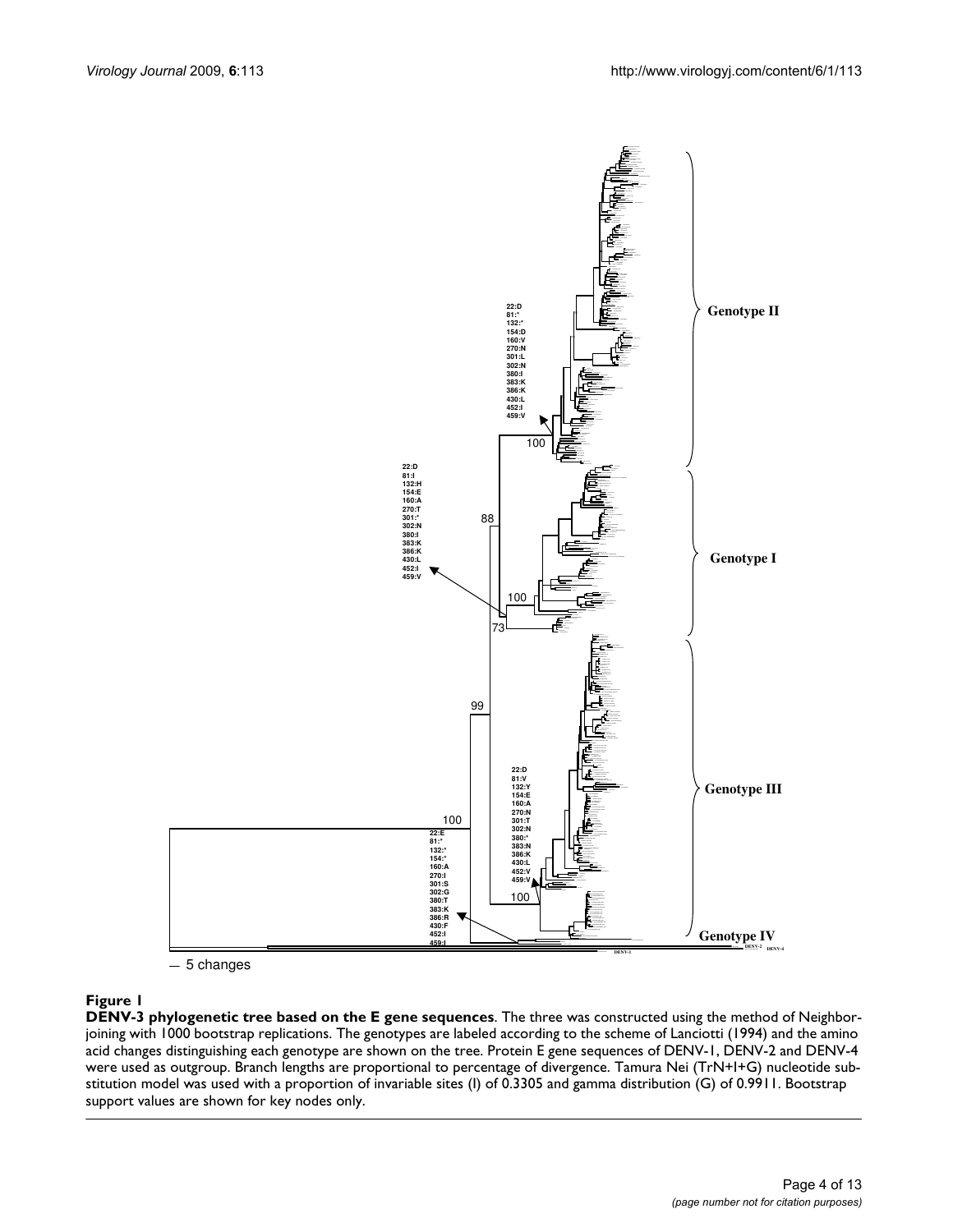

#### Genotype I phylogenetic tree constructe **Figure 2** d using the method of Neighbor-joining with 1000 bootstrap replications

**Genotype I phylogenetic tree constructed using the method of Neighbor-joining with 1000 bootstrap replications**. Sequences of each genotype II, III and IV were used as outgroup. Branch lengths are proportional to percentage divergence. Tamura Nei (TrN+I+G) nucleotide substitution model was used with a proportion of invariable sites (I) of 0.5420 and gamma distribution (G) of 2.6122. The lineage and sub-lineages are marked. Amino acids changes are indicated on the tree. Bootstrap support values are shown for key nodes only.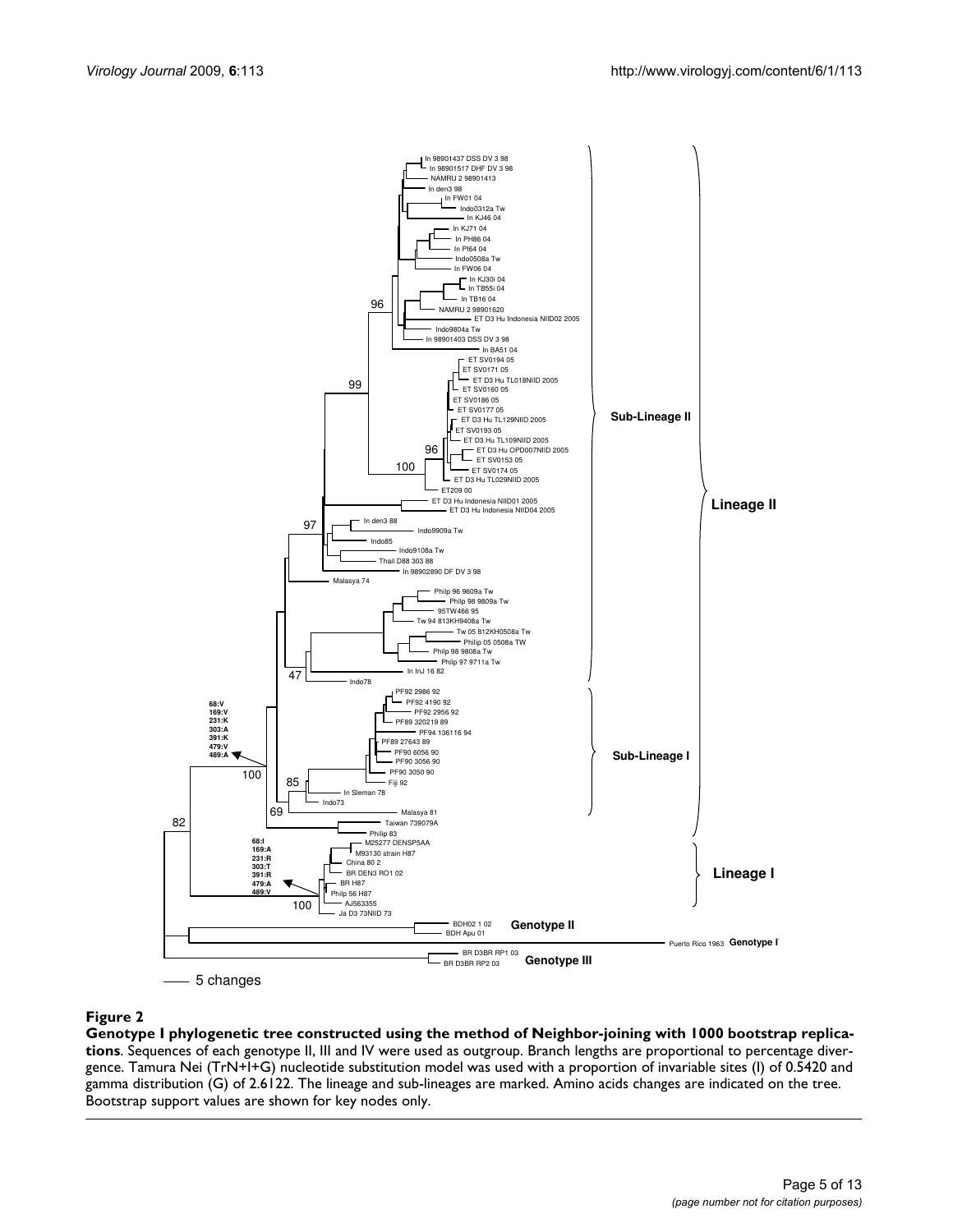**Table 1: Nucleotide and amino acid substitutions in the informative sites of genotype I.**

| <b>Nucleotide</b>                                              |                                                                       |                                                                           |                                                                                          |                   |                                  |                 | <b>Domains</b>    |                                |                              |                            |
|----------------------------------------------------------------|-----------------------------------------------------------------------|---------------------------------------------------------------------------|------------------------------------------------------------------------------------------|-------------------|----------------------------------|-----------------|-------------------|--------------------------------|------------------------------|----------------------------|
|                                                                |                                                                       |                                                                           |                                                                                          | <b>Genotype I</b> |                                  |                 |                   |                                |                              |                            |
|                                                                | <b>Position</b>                                                       |                                                                           | Lineage                                                                                  |                   | <b>Lineage II</b><br>Sub-Lineage | <b>Position</b> |                   | Lineagen                       | Type of amino acid Changes   |                            |
| Gene                                                           | Codon                                                                 | $\mathbf{I}$                                                              | Ш                                                                                        | L                 | $\mathbf{II}$                    | Protein         | $\mathbf{I}$      | $\mathbf H$                    |                              | $\mathsf{I}$               |
| 48<br>135                                                      | 3<br>3                                                                | G<br>$\mathsf T$                                                          | A<br>$\mathsf C$                                                                         |                   |                                  |                 |                   |                                |                              |                            |
| 174<br>202<br>219<br>222<br>282<br>342<br>366                  | 3<br>$\mathbf{I}$<br>3<br>3<br>3<br>3<br>3                            | G<br>A<br>A<br>$\mathsf{T}$<br>T<br>G<br>A                                | A<br>G<br>${\mathsf G}$<br>$\mathsf{C}$<br>$\mathsf C$<br>$\boldsymbol{\mathsf{A}}$<br>G |                   |                                  | 68              | $\mathbf{I}$      | $\vee$                         | Conservative                 | $\, \parallel$             |
| 393                                                            | 3                                                                     | A                                                                         | G                                                                                        |                   |                                  |                 |                   |                                |                              |                            |
| 441<br>474<br>506<br>516<br>537                                | 3<br>3<br>$\overline{2}$<br>3<br>3                                    | $\mathsf{T}$<br>$\mathsf{C}$<br>$\top$<br>$\mathsf{C}$                    | C<br>$\mathsf T$<br>C<br>$\mathsf{T}$                                                    | $\mathsf T$       | $\mathsf{C}$                     | 169             | A                 | $\mathsf{V}$                   | Conservative                 |                            |
| 588<br>633<br>640<br>645<br>663<br>684<br>692                  | 3<br>3<br>$\mathbf{I}$<br>3<br>3<br>3<br>$\overline{2}$               | A<br>$\mathsf{C}$<br>$\mathsf T$<br>$\mathsf C$<br>$\mathsf{T}$<br>G      | G<br>$\mathsf{T}$<br>$\mathsf{C}$<br>$\mathsf{T}$<br>C<br>A                              | A                 | G                                | 231             | $\mathsf{R}$      | $\mathsf K$                    | Conservative                 | $\ensuremath{\mathsf{II}}$ |
| 714<br>735<br>759<br>777                                       | 3<br>3<br>3<br>3                                                      | $\mathsf{T}$<br>A<br>T                                                    | $\mathsf C$<br>G<br>$\mathsf C$                                                          | G                 | A                                |                 |                   |                                |                              |                            |
| 849                                                            | $\overline{\mathbf{3}}$                                               |                                                                           |                                                                                          | $\mathsf{T}$      | $\mathsf{C}$                     |                 |                   |                                |                              | $\mathbf{I}$               |
| 909<br>912<br>1101<br>1153                                     | L<br>3<br>3<br>$\mathbf{I}$                                           | $\mathsf{A}$<br>$\mathsf T$<br>$\mathsf C$                                | G<br>A<br>Τ                                                                              | $\mathsf{C}$      | $\mathsf T$                      | 303             | T                 | A                              | Nonconservative              | $\mathbf{III}$             |
| 1172                                                           | $\boldsymbol{2}$                                                      | G                                                                         | $\boldsymbol{\mathsf{A}}$                                                                |                   |                                  | 391             | $\mathsf{R}$      | K                              | Conservative                 |                            |
| 1269<br>1281<br>1302<br>$1317$<br>1329<br>1380<br>1436<br>1466 | $\mathsf 3$<br>3<br>3<br>3<br>3<br>3<br>$\overline{2}$<br>$\mathbf 2$ | G<br>G<br>$\mathsf C$<br>G<br>$\mathsf{C}$<br>$\mathsf{C}$<br>$\mathsf T$ | $\boldsymbol{\mathsf{A}}$<br>A<br>G<br>A<br>T<br>T<br>$\mathsf C$                        | A                 | ${\mathsf G}$                    | 479<br>489      | A<br>$\mathsf{V}$ | V<br>$\boldsymbol{\mathsf{A}}$ | Conservative<br>Conservative | TM                         |

Domain I: 1–156nt (1–52aa); 397–573nt (133–191aa); 835–882nt (279–294aa)

Domain II: 157–396nt (53–132aa); 574–834nt (192–278aa)

Domain TM: 1177–1479nt (393–493aa)

nt:are indicated the nucleotide positions

aa::are indicated the amino acid positions

Domain III: 883–1176nt (295–392aa)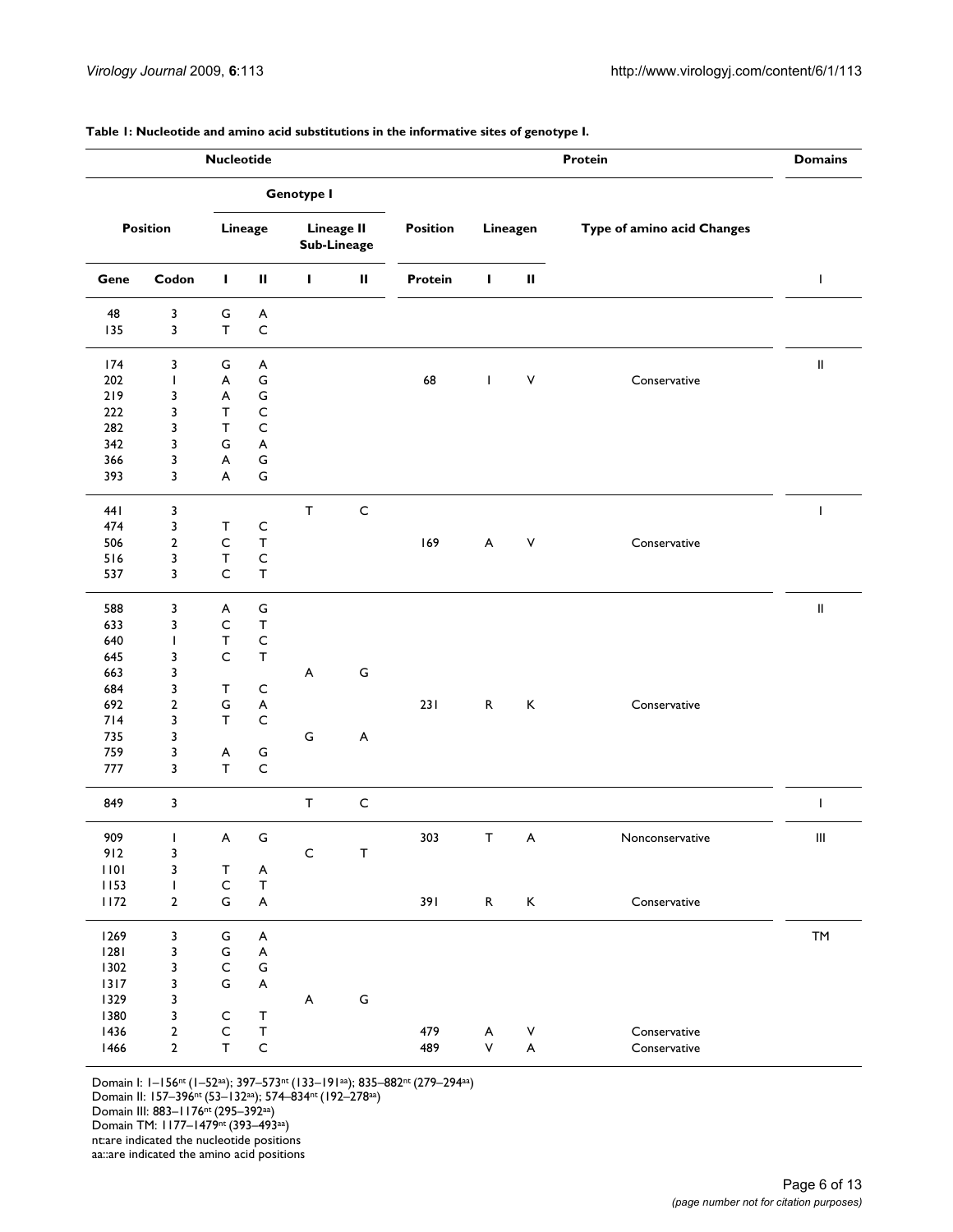(Group A) and another more closely related to the strain D3BR/BR8/2004 isolated in northern Brazil (Group B). Only the strain D3BR/RPAAF/2007 isolated in 2007 was more closely related to D3BR/RP1/2003 strain.

# **Discussion**

The comparison of E protein gene sequences of DENV-3 revealed many variable sites; however, only 47 of them showed nucleotide substitutions that induced amino acid changes in a significant number of viruses (Additional file 5). Therefore, the E protein of DENV-3 showed 47 sites with variable amino acid residues, which were located mainly on the viral surface. Our molecular modeling analysis showed that all the amino acid substitutions do not interfere with the conformational structure of the E protein. These polymorphic amino acid residues could be involved in cell attachment, viral pathogenesis, and recognition by neutralizing antibodies [12,13,32]. Recently, it was shown that a panel of sera collected from DF and DHF patients 16–18 month after illness had different levels of neutralizing antibodies to different DENV-3 strains [33]. Those authors used in the neutralization tests isolates from Cuba and Puerto Rico, which showed amino acid substitutions at several of the 47 variable sites (Additional file 6). This suggests that those residues may be involved in neutralization differences, but further studies are necessary to confirm this hypothesis.

The phylogenetic analysis, based on E protein gene sequences, presented in this study showed that DENV-3 are distributed into four genotypes which is supported by complete mapping of this gene, and is in agreement with previous studies [25,34]. In addition, internal groups (lineages and sub-lineages) were observed within genotypes I, II and III. It was not possible to confirm internal subgrouping within the genotype IV due to the low number of sequences available in the GenBank. All amino acids that characterize a group (genotype, lineage, or sub-lineage) are located in the 47 variable sites of the E protein. Characteristic amino acid residues corresponding to the different DENV-3 genotypes, lineages, and sub-lineages are evenly distributed in the E protein, and most of them are exposed on the viral surface.

Recently, it has been reported the existence of a group of virus forming another genotype (genotype V) within DENV-3 [29]. However, our phylogenetic and nucleotide/ amino acid substitution analysis suggest that those viruses of genotype V form a sub-group within the clade of genotype I and for this reason we have name this subgroup as lineage I. The phylogenetic trees generated in other studies using maximum likelihood and bayesian methods showed that the so-called genotype V is in the same clade of genotype I [35,36]. Therefore, we propose the maintenance of the classification of DENV-3 into four genotypes as previously suggested [25,34].

Other authors have also observed the existence of some of the intragenotypic groups described in this study. It has been observed that genotype I includes three groups of viruses: South Pacific, Philippines, and East Timor viruses [37]. South Pacific viruses are included in the sub-lineage I, while Philippines and East Timor are internal groups within our sub-lineage II of genotype I. It has also been suggested that genotype II includes two groups of viruses called: pre- and post-1992 [29]. These groups correspond to our lineages I and II of genotype II, respectively. The post-1992 viruses include groups A and B, which correspond to our sub-lineages I and II of lineage II. In addition, it has been suggested that isolates from Bangladesh form a distinct group within genotype II [38]. This group corresponds to our sub-lineage II of lineage I. Another study has also found three internal groups within genotype II: Malaysia, Bangladesh and Vietnam viruses [37]. These groups correspond to our sub-lineage I of lineage I, sub-lineage II of lineage I, and sub-lineage II of lineage II, respectively. The genotype III viruses have been classified into four groups: Latin America, East Africa and groups A and B from Sri Lanka viruses [39]. Our analysis showed a similar distribution of genotype III viruses; however, we found that Latin America viruses (lineage II) form two groups that we called sub-lineages I and II. These sub-lineages showed also internal monophyletic groups, which were omitted to simplify the classification. However, other authors have identified these internal groups within sub-lineages I and II [37,40-42].

All the DENV-3 isolated in Ribeirao Preto between 2006– 2007 were grouped within the sub-lineage II/lineage II of genotype III. They were more closely related to viruses isolated in other cities than to those that were previously reported at Ribeirao Preto in 2003, suggesting that DENV-3 is constantly moving within the country [43]. Brazil is a large tropical country with optimal conditions for the spread of dengue virus making difficult the control of the disease.

In summary, our results provide information about the most frequent amino acid changes in the E protein of DENV-3. These amino acids could be involved in cell attachment, virus pathogenesis, and recognition by neutralizing antibodies. However, further studies are needed to confirm these hypotheses. The phylogenetic relationship suggested the existence of only four genotypes of DENV-3. In addition, we observed internal groups within genotypes I, II and III.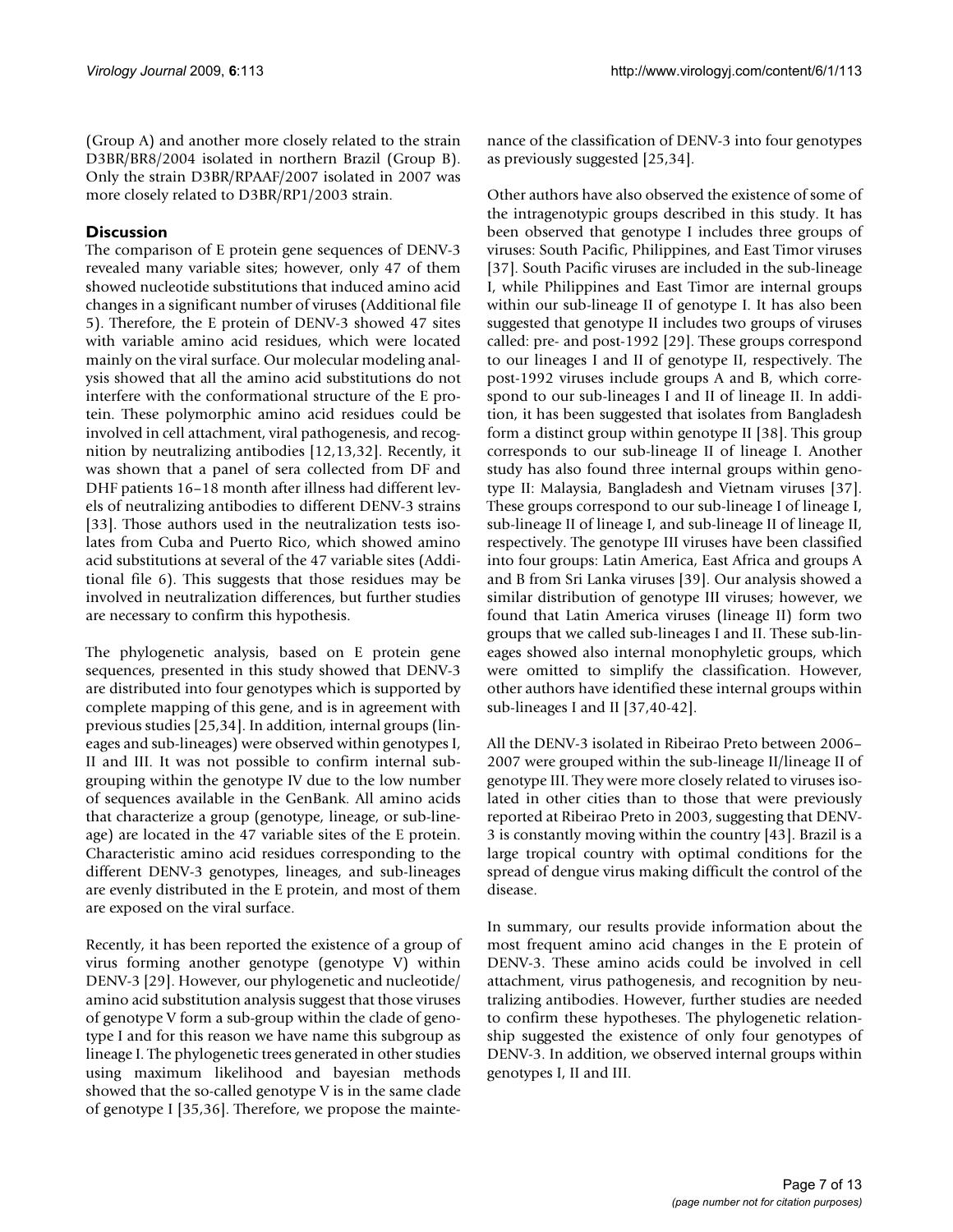

#### Genotype II phylogenetic tree constru **Figure 3** cted using the method of Neighbor-joining with 1000 bootstrap replications

**Genotype II phylogenetic tree constructed using the method of Neighbor-joining with 1000 bootstrap replications**. Sequences of each genotype I, III and IV were used as outgroup. Branch lengths are proportional to percentage divergence. Tamura Nei (TrN+I+G) nucleotide substitution model was used with a proportion of invariable sites (I) of 0.5041 and gamma distribution (G) of 1.3902. The lineage and sub-lineages are marked. Amino acids changes are indicated on the tree. Bootstrap support values are shown for key nodes only.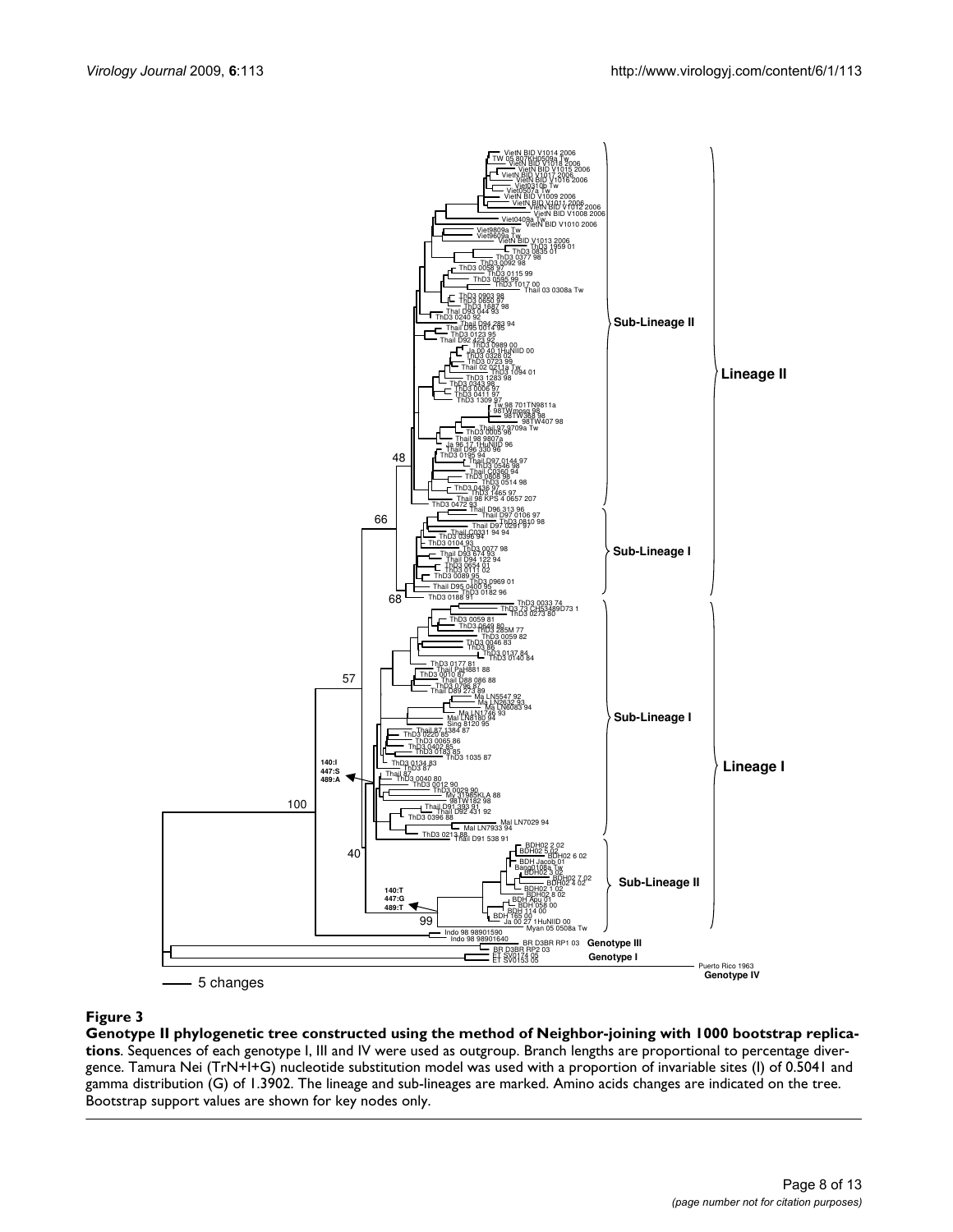| <b>Domains</b>                     | Protein                    |              |                  |          |                    | <b>Nucleotide</b> |                           |              |              |    |                 |      |
|------------------------------------|----------------------------|--------------|------------------|----------|--------------------|-------------------|---------------------------|--------------|--------------|----|-----------------|------|
|                                    |                            |              |                  |          |                    |                   | <b>Genotype II</b>        |              |              |    |                 |      |
|                                    |                            |              | <b>Lineage I</b> | Position |                    | <b>Lineage II</b> |                           | Lineage I    |              |    |                 |      |
|                                    | Type of amino acid Changes | Sub-Lineage  |                  |          | <b>Sub-Lineage</b> |                   | <b>Sub-Lineage</b>        |              | Lineage      |    | <b>Position</b> |      |
|                                    |                            | Ш            | L                | Protein  | $\mathbf{II}$      | L                 | $\mathbf H$               | J.           | $\mathbf H$  | I. | Codon           | Gene |
| $\mathbf{I}$                       |                            |              |                  |          |                    |                   | A                         | $\mathsf T$  |              |    | 3               | 54   |
|                                    |                            |              |                  |          | $\mathsf T$        | $\mathsf C$       |                           |              |              |    | 3               | 90   |
|                                    |                            |              |                  |          | $\mathsf C$        | $\top$            |                           |              |              |    | 3               | 96   |
| $\ensuremath{\mathsf{II}}$         |                            |              |                  |          |                    |                   | ${\mathsf G}$             | A            |              |    | 3               | 273  |
|                                    |                            |              |                  |          |                    |                   | $\boldsymbol{\mathsf{A}}$ | G            |              |    | 3               | 351  |
| ı                                  | Nonconservative            | $\mathsf T$  | T                | 140      |                    |                   | $\mathsf C$               | $\mathsf{T}$ |              |    | $\overline{2}$  | 419  |
|                                    |                            |              |                  |          |                    |                   | T                         | $\mathsf C$  |              |    | 3               | 549  |
|                                    |                            |              |                  |          |                    |                   |                           |              | G            | A  | 3               | 525  |
|                                    |                            |              |                  |          |                    |                   | $\mathsf C$               | G            |              |    | 3               | 558  |
| $\mathbf{I}$                       |                            |              |                  |          |                    |                   |                           |              | $\mathsf{C}$ | A  | 3               | 609  |
|                                    |                            |              |                  |          |                    |                   |                           |              | A            | G  | 3               | 708  |
|                                    |                            |              |                  |          |                    |                   | C                         | $\mathsf{T}$ |              |    | 3               | 747  |
|                                    |                            |              |                  |          |                    |                   | $\mathsf{C}$              | T            |              |    | 3               | 834  |
| $\ensuremath{\mathsf{III}}\xspace$ |                            |              |                  |          |                    |                   | A                         | G            |              |    | 3               | 963  |
|                                    |                            |              |                  |          |                    |                   |                           |              | C            | T  | 3               | 1002 |
|                                    |                            |              |                  |          |                    |                   | C                         | G            |              |    | 3               | 1134 |
|                                    |                            |              |                  |          |                    |                   | $\boldsymbol{\mathsf{A}}$ | $\top$       |              |    | 3               | 1176 |
| <b>TM</b>                          |                            |              |                  |          |                    |                   | $\mathsf C$               | C            |              |    | 3               | 1188 |
|                                    |                            |              |                  |          |                    |                   | $\mathsf T$               | A            |              |    | 3               | 1233 |
|                                    | Nonconservative            | G            | S                | 447      |                    |                   | G                         | т            |              |    | T               | 1339 |
|                                    |                            |              |                  |          |                    |                   | $\mathsf C$               | G            |              |    | 2               | 1436 |
|                                    |                            |              |                  |          |                    |                   | $\boldsymbol{\mathsf{A}}$ | A            |              |    | T               | 1465 |
|                                    | Nonconservative            | $\mathsf{T}$ | A                | 489      |                    |                   | $\mathsf T$               | T            |              |    | 3               | 1467 |

**Table 2: Nucleotide and amino acid substitutions in the informative sites of genotype II.**

Domain I: 1–156nt (1–52aa); 397–573nt (133–191aa); 835–882nt (279–294aa) Domain II: 157–396nt (53–132aa); 574–834nt (192–278aa) Domain III: 883–1176nt (295–392aa) Domain TM: 1177–1479nt (393–493aa)

nt:are indicated the nucleotide positions

aa::are indicated the amino acid positions

# **Methods**

# *Virus and RNA purification*

Twenty DENV-3 strains isolated in C6/36 cells (passage number 2) from DF and DHF/DSS patients, between 2006–2007, in Ribeirao Preto city, Brazil, were included in this study. Viral RNA was purified from 140 μl of culture fluid with the QIAamp Viral RNA kit (Qiagen, Germany), following manufacturer's recommendations.

# *RT-PCR and sequencing*

The E protein gene of the samples were reverse-transcribed and amplified by polymerase chain reaction (RT-PCR),

using consensus primers, as previously described [43]. The amplicons were purified from agarose gel using the QIAquick Gel Extraction Kit (Qiagen, USA), and directly sequenced in an ABI PRISM®3100 Genetic Analyzer (Applied Biosystems, USA). The sequences obtained in this study were submitted to the GenBank and registered with the following accession numbers: D3\_BR/RP/1573/ 2006 ([EU617019](http://www.ncbi.nih.gov/entrez/query.fcgi?db=Nucleotide&cmd=search&term=EU617019)), D3\_BR/RP/1604/2006 [\(EU617020\)](http://www.ncbi.nih.gov/entrez/query.fcgi?db=Nucleotide&cmd=search&term=EU617020), D3\_BR/RP/1625/2006 [\(EU617021\)](http://www.ncbi.nih.gov/entrez/query.fcgi?db=Nucleotide&cmd=search&term=EU617021), D3\_BR/RP/1651/ 2006 ([EU617022](http://www.ncbi.nih.gov/entrez/query.fcgi?db=Nucleotide&cmd=search&term=EU617022)), D3\_BR/RP/2065/2006 [\(EU617023\)](http://www.ncbi.nih.gov/entrez/query.fcgi?db=Nucleotide&cmd=search&term=EU617023), D3\_BR/RP/2131/2006 [\(EU617024\)](http://www.ncbi.nih.gov/entrez/query.fcgi?db=Nucleotide&cmd=search&term=EU617024), D3\_BR/RP/2170/ 2006 ([EU617025](http://www.ncbi.nih.gov/entrez/query.fcgi?db=Nucleotide&cmd=search&term=EU617025)), D3\_BR/RP/2198/2006 [\(EU617026\)](http://www.ncbi.nih.gov/entrez/query.fcgi?db=Nucleotide&cmd=search&term=EU617026),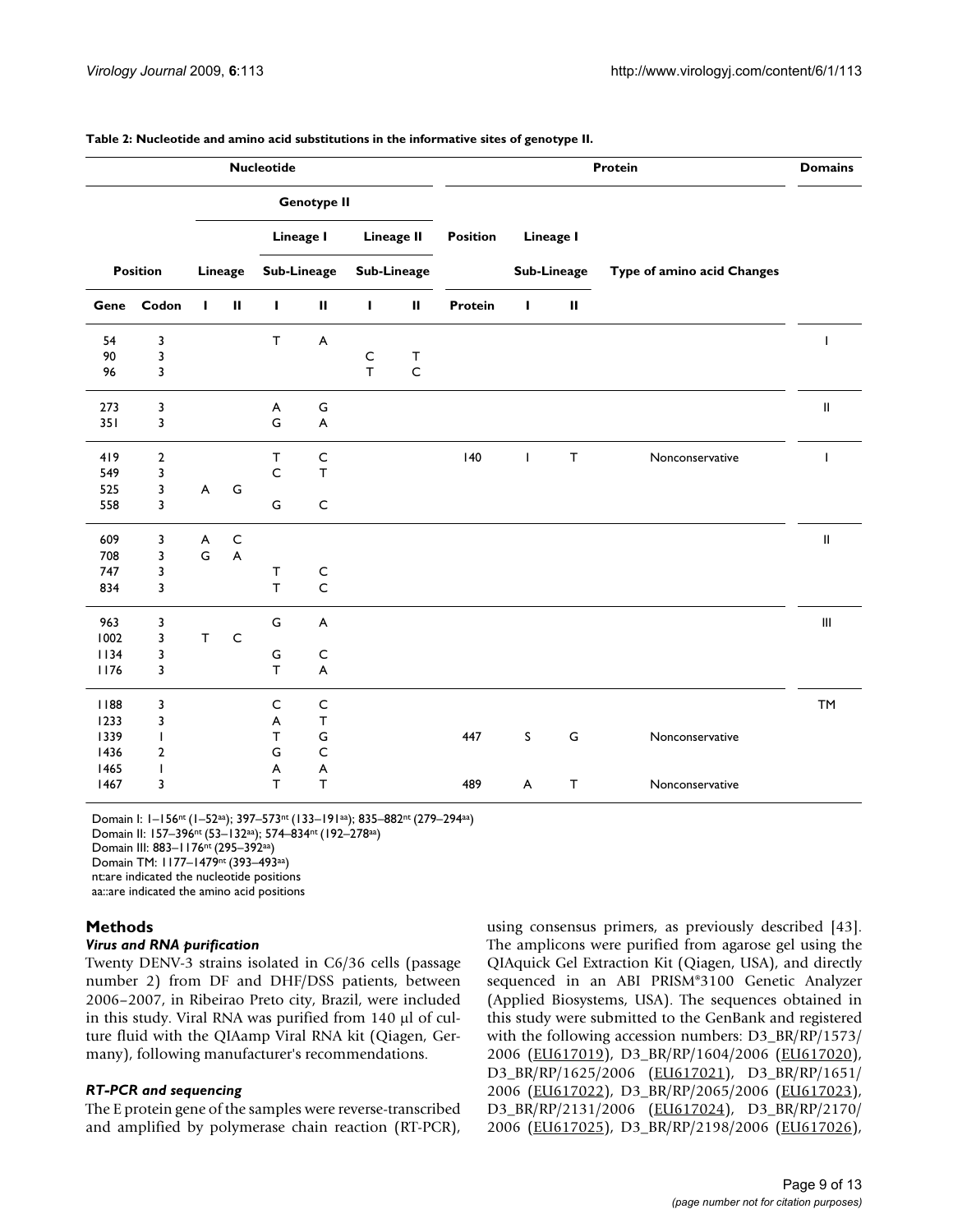|                 |       |              |                           | <b>Nucleotide</b> |             |              |                   | <b>Domains</b> |
|-----------------|-------|--------------|---------------------------|-------------------|-------------|--------------|-------------------|----------------|
|                 |       |              |                           |                   |             |              |                   |                |
|                 |       |              |                           | Lineage I         |             |              | <b>Lineage II</b> |                |
| <b>Position</b> |       | Lineage      |                           | Sub-Lineage       |             |              | Sub-Lineage       |                |
| Gene            | Codon | L            | $\mathbf H$               | T                 | $\mathbf H$ | т            | $\sf II$          |                |
| 96              | 3     |              |                           |                   |             | $\mathsf{C}$ | $\mathsf T$       |                |
| 117             | 3     |              |                           |                   |             | $\mathsf C$  | A                 |                |
| 2               |       | $\mathsf C$  | $\mathsf T$               |                   |             |              |                   |                |
| 157             |       |              |                           |                   |             | $\mathsf{C}$ | $\mathsf T$       |                |
| 312             | 3     | T            | $\boldsymbol{\mathsf{A}}$ |                   |             |              |                   |                |
| 423             | 3     | T            | $\mathsf C$               |                   |             |              |                   |                |
| 588             | 3     | A            | ${\mathsf G}$             |                   |             |              |                   | Ш              |
| 633             | 3     | $\mathsf C$  | $\mathsf T$               |                   |             |              |                   |                |
| 672             | 3     |              |                           |                   |             | $\mathsf{C}$ | $\mathsf T$       |                |
| 784             |       | $\mathsf C$  | $\mathsf T$               |                   |             |              |                   |                |
| 825             | 3     |              |                           |                   |             | $\mathsf C$  | T                 |                |
| 1050            | 3     | $\mathsf{C}$ | $\mathsf T$               |                   |             |              |                   | $\sf II$       |
| 1131            | 3     |              |                           |                   |             | A            | G                 |                |
| 1170            | 3     |              |                           |                   |             | $\mathsf C$  | $\mathsf T$       |                |
| 1185            | 3     |              |                           | ${\mathsf G}$     | $\mathsf T$ |              |                   | <b>TM</b>      |
| $1314$          | 3     | $\mathsf{T}$ | C                         |                   |             |              |                   |                |
| 1356            | 3     | G            | A                         |                   |             |              |                   |                |
| 1374            | 3     | T            | A                         |                   |             |              |                   |                |
| 1473            | 3     | A            | G                         |                   |             |              |                   |                |

#### **Table 3: Nucleotide and amino acid substitutions in the informative sites of genotype III.**

Domain I: 1–156nt (1–52aa); 397–573nt (133–191aa); 835–882nt (279–294aa) Domain II: 157–396nt (53–132aa); 574–834nt (192–278aa) Domain III: 883–1176nt (295–392aa) Domain TM: 1177–1479nt (393–493aa) nt:are indicated the nucleotide positions aa::are indicated the amino acid positions

D3\_BR/RP/2404/2006 ([EU617027\)](http://www.ncbi.nih.gov/entrez/query.fcgi?db=Nucleotide&cmd=search&term=EU617027), D3\_BR/RP/2591/ 2006 ([EU617028](http://www.ncbi.nih.gov/entrez/query.fcgi?db=Nucleotide&cmd=search&term=EU617028)), D3\_BR/RP/2604/2006 [\(EU617029\)](http://www.ncbi.nih.gov/entrez/query.fcgi?db=Nucleotide&cmd=search&term=EU617029), D3\_BR/RP/554/2006 ([EU617030\)](http://www.ncbi.nih.gov/entrez/query.fcgi?db=Nucleotide&cmd=search&term=EU617030), D3\_BR/RP/590/2006 [\(EU617031](http://www.ncbi.nih.gov/entrez/query.fcgi?db=Nucleotide&cmd=search&term=EU617031)), D3\_BR/RP/597/2006 ([EU617032](http://www.ncbi.nih.gov/entrez/query.fcgi?db=Nucleotide&cmd=search&term=EU617032)), D3\_BR/ RP/AAF/2007 ([EU617033](http://www.ncbi.nih.gov/entrez/query.fcgi?db=Nucleotide&cmd=search&term=EU617033)), D3\_BR/RP/Val/2006 [\(EU617034](http://www.ncbi.nih.gov/entrez/query.fcgi?db=Nucleotide&cmd=search&term=EU617034)), D3BR/RP/549/2006 ([EU617035\)](http://www.ncbi.nih.gov/entrez/query.fcgi?db=Nucleotide&cmd=search&term=EU617035), D3BR/ RP/1690/2006 ([EU617036\)](http://www.ncbi.nih.gov/entrez/query.fcgi?db=Nucleotide&cmd=search&term=EU617036), D3BR/RP/2121/2006 [\(EU617037](http://www.ncbi.nih.gov/entrez/query.fcgi?db=Nucleotide&cmd=search&term=EU617037)), D3BR/RP/2167/2006 [\(EU617038](http://www.ncbi.nih.gov/entrez/query.fcgi?db=Nucleotide&cmd=search&term=EU617038)).

#### *Phylogenetic analysis of sequences*

The E protein gene sequences (1479 bp) obtained in this study were analyzed using the Vector NTI software (Informatix, USA) and then aligned with 427 sequences of DENV-3 retrieved from GenBank (Additional file 1) using the program CLUSTAL W software [44]. The alignment was edited with the BioEdit software v7.0.0 and MEGA 3.1 [45,46]. Aligned sequences were analyzed in the Modeltest program to identify the best fit-model of nucleotide substitution for phylogenetic reconstruction; in all the analysis the Tamura and Nei (TrN+I+G) was the best model [47]. The best fit-model was selected under the hierarchical likelihood ratio test (hLTR). The phylogenetic relationships among strains were reconstructed by the neighbor-joining (NJ) and maximum parsimony (MP) methods using the PAUP 4.0B10 program [48].

#### *Structural analysis and comparisons*

In order to identify location of the amino acid residues in the E protein the putative E protein structure of different isolates were compared with the E protein structure of DENV-3 deposited in the Protein Data Bank (PDB) under the access code [1UZG](http://www.rcsb.org/pdb/cgi/explore.cgi?pdbId=1UZG)[32]. Analysis of the structures and construction of the illustrations were done using the graphical program Pymol [49].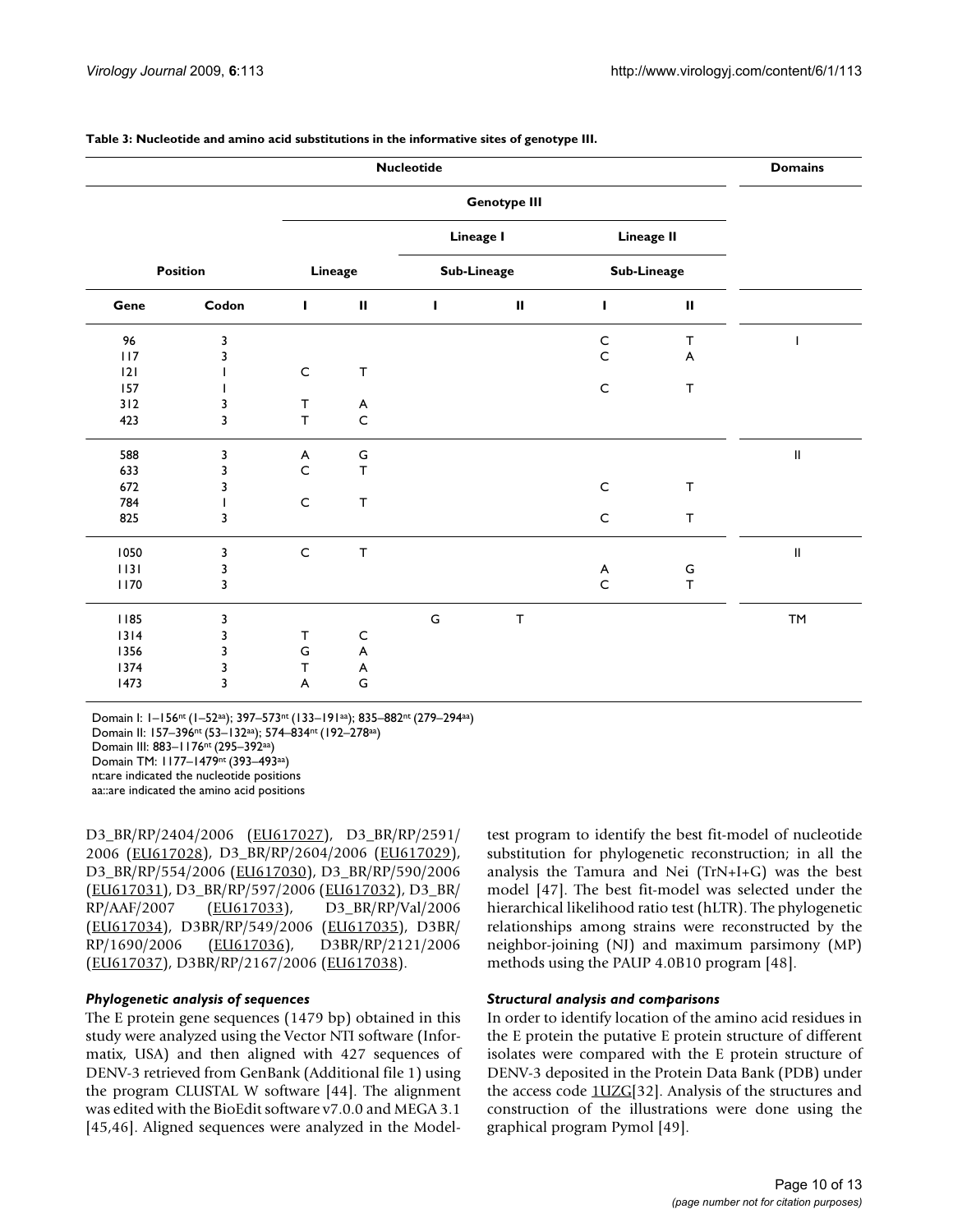

# **Figure 4** Genetic tree constructed using the method of Neighbor-joining with 1000 bootstrap replications with 1000 bootstrap replications with 1000 bootstrap replications with 1000 bootstrap replications with 1000 bootstr

**Genotype III phylogenetic tree constructed using the method of Neighbor-joining with 1000 bootstrap replications**. Some viruses of each genotype I, II and IV were used as outgroup. Branch lengths are proportional to percentage divergence. Tamura Nei (TrN+G) nucleotide substitution model was used with gamma distribution (G) of 0.2796. The Lineage and Sub-lineages are marked. Amino acids changes are indicated on the tree. Bootstrap support values are shown for key nodes only.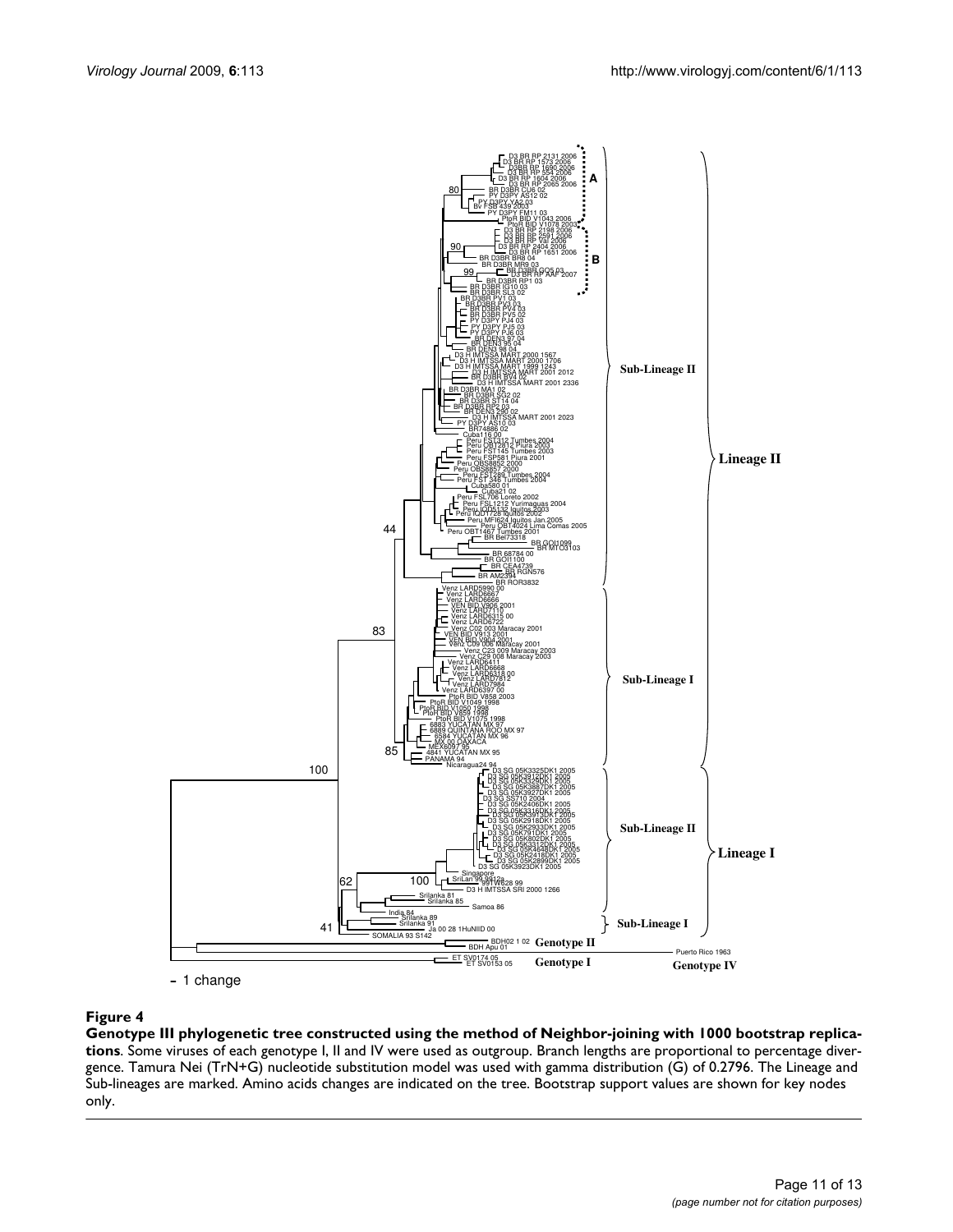# **Competing interests**

The authors declare that they have no competing interests.

# **Authors' contributions**

AAA, FTA, DJ, HLA, LCA, NAN, LTF and VHA conceived of the study, and participated in its design and coordination. All authors read and approved the final manuscript.

# **Additional material**

# **Additional file 1**

*Database of the E protein gene sequences analyzed in this study. The file provides details on all the sequences including in this study.* Click here for file

[\[http://www.biomedcentral.com/content/supplementary/1743-](http://www.biomedcentral.com/content/supplementary/1743-422X-6-113-S1.xls) 422X-6-113-S1.xls]

# **Additional file 2**

*Alignment of nucleotide and amino acid sequences of the E protein of the 361 strains of DENV-3. The file provides details on all the variable sites distributed in the E protein gene.*

Click here for file

[\[http://www.biomedcentral.com/content/supplementary/1743-](http://www.biomedcentral.com/content/supplementary/1743-422X-6-113-S2.xls) 422X-6-113-S2.xls]

# **Additional file 3**

*Nucleotide and amino acid substitutions in the 95 informative sites of the E gene of DENV-3. The file provides details on nucleotide and amino acid substitutions in the informative sites of the E gene of DENV-3.* Click here for file

[\[http://www.biomedcentral.com/content/supplementary/1743-](http://www.biomedcentral.com/content/supplementary/1743-422X-6-113-S3.xls) 422X-6-113-S3.xls]

# **Additional file 4**

*A stereoscopic drawing of the tertiary structure of E protein indicating the location of the amino acid residues. Domains I, II and III are colored in red, yellow and blue, respectively. The overlapping amino acids are in gray. A) Location of amino acids that characterize the genotypes. B) Location of amino acids that characterize the lineage I and II of the genotype I. C) Location of amino acids that characterize the groups within the lineage I of genotype II. D) Location of amino acids that characterize the groups within the lineage I of genotype III.*

Click here for file

[\[http://www.biomedcentral.com/content/supplementary/1743-](http://www.biomedcentral.com/content/supplementary/1743-422X-6-113-S4.ppt) 422X-6-113-S4.ppt]

# **Additional file 5**

*Comparison of the E protein amino acid sequence of the 361 viruses. Details on the frequency of amino acids.*

Click here for file

[\[http://www.biomedcentral.com/content/supplementary/1743-](http://www.biomedcentral.com/content/supplementary/1743-422X-6-113-S5.xls) 422X-6-113-S5.xls]

# **Additional file 6**

*Comparison of E the protein amino acid sequence of the Cuba strains and Puerto Rico. Sequence of isolates from Cuba and Puerto Rico, which showed differences of amino acids in several sites of the E protein.* Click here for file

[\[http://www.biomedcentral.com/content/supplementary/1743-](http://www.biomedcentral.com/content/supplementary/1743-422X-6-113-S6.xls) 422X-6-113-S6.xls]

# **Acknowledgements**

This work received financial support from Fundação de Amparo a Pesquisa do Estado de São Paulo FAPESP), grants 05/04178-2. The authors are grateful to Prof. Maria. Cristina Nonato and Matheus P. Pinheiros by the help in structural analysis.

#### **References**

- 1. WHO: **World Health Organization. Dengue and Dengue Haemorrhagic Fever. Fact Sheet No. 117. Geneva.** 2002.
- 2. Dos Santos HWG, Poloni T, Souza KP, Muller VDM, Tremeschin F, Nali LC, Fantinatti LR, Amarilla AA, Castro HLA, Nunes MR, *et al.*: **[A](http://www.ncbi.nlm.nih.gov/entrez/query.fcgi?cmd=Retrieve&db=PubMed&dopt=Abstract&list_uids=18551599) [simple one-step real-time RT-PCR for diagnosis of dengue](http://www.ncbi.nlm.nih.gov/entrez/query.fcgi?cmd=Retrieve&db=PubMed&dopt=Abstract&list_uids=18551599) [virus infection.](http://www.ncbi.nlm.nih.gov/entrez/query.fcgi?cmd=Retrieve&db=PubMed&dopt=Abstract&list_uids=18551599)** *Journal of Medical Virology* 2008, **80:**1426-1433.
- 3. Henchal E, Putnak J: **[The dengue viruses.](http://www.ncbi.nlm.nih.gov/entrez/query.fcgi?cmd=Retrieve&db=PubMed&dopt=Abstract&list_uids=2224837)** *Clin Microbiol Rev* 1990, **3:**376-396.
- 4. Mackenzie J, Gubler D, Petersen L: **[Emerging flaviviruses: the](http://www.ncbi.nlm.nih.gov/entrez/query.fcgi?cmd=Retrieve&db=PubMed&dopt=Abstract&list_uids=15577938) [spread and resurgence of Japanese encephalitis, West Nile](http://www.ncbi.nlm.nih.gov/entrez/query.fcgi?cmd=Retrieve&db=PubMed&dopt=Abstract&list_uids=15577938) [and dengue viruses.](http://www.ncbi.nlm.nih.gov/entrez/query.fcgi?cmd=Retrieve&db=PubMed&dopt=Abstract&list_uids=15577938)** *Nat Med* 2004, **10:**S98-109.
- 5. Anderson R, King A, Innis B: **[Correlation of E protein binding](http://www.ncbi.nlm.nih.gov/entrez/query.fcgi?cmd=Retrieve&db=PubMed&dopt=Abstract&list_uids=1645154) [with cell susceptibility to dengue 4 virus infection.](http://www.ncbi.nlm.nih.gov/entrez/query.fcgi?cmd=Retrieve&db=PubMed&dopt=Abstract&list_uids=1645154)** *J Gen Virol* 1992, **73(Pt 8):**2155-2159.
- 6. He R, Innis B, Nisalak A, Usawattanakul W, Wang S, Kalayanarooj S, Anderson R: **[Antibodies that block virus attachment to Vero](http://www.ncbi.nlm.nih.gov/entrez/query.fcgi?cmd=Retrieve&db=PubMed&dopt=Abstract&list_uids=7666046) [cells are a major component of the human neutralizing anti](http://www.ncbi.nlm.nih.gov/entrez/query.fcgi?cmd=Retrieve&db=PubMed&dopt=Abstract&list_uids=7666046)[body response against dengue virus type 2.](http://www.ncbi.nlm.nih.gov/entrez/query.fcgi?cmd=Retrieve&db=PubMed&dopt=Abstract&list_uids=7666046)** *J Med Virol* 1995, **45:**451-461.
- 7. Chen Y, Maguire T, Marks R: **[Demonstration of binding of den](http://www.ncbi.nlm.nih.gov/entrez/query.fcgi?cmd=Retrieve&db=PubMed&dopt=Abstract&list_uids=8971005)[gue virus envelope protein to target cells.](http://www.ncbi.nlm.nih.gov/entrez/query.fcgi?cmd=Retrieve&db=PubMed&dopt=Abstract&list_uids=8971005)** *J Virol* 1996, **70:**8765-8772.
- 8. Lindenbach B, Rice C: **Flaviviridae: the viruses and their replication.** In *Fields virology Volume 1*. Edited by: Knipe D, Howley P. Philadelphia: Lippincott Williams and Wilkins; 2001:991-1042.
- 9. Beasley D, Aaskov J: **[Epitopes on the dengue 1 virus envelope](http://www.ncbi.nlm.nih.gov/entrez/query.fcgi?cmd=Retrieve&db=PubMed&dopt=Abstract&list_uids=11162801) [protein recognized by neutralizing IgM monoclonal antibod](http://www.ncbi.nlm.nih.gov/entrez/query.fcgi?cmd=Retrieve&db=PubMed&dopt=Abstract&list_uids=11162801)[ies.](http://www.ncbi.nlm.nih.gov/entrez/query.fcgi?cmd=Retrieve&db=PubMed&dopt=Abstract&list_uids=11162801)** *Virology* 2001, **279:**447-458.
- 10. Crill W, Roehrig J: **[Monoclonal antibodies that bind to domain](http://www.ncbi.nlm.nih.gov/entrez/query.fcgi?cmd=Retrieve&db=PubMed&dopt=Abstract&list_uids=11462053) [III of dengue virus E glycoprotein are the most efficient](http://www.ncbi.nlm.nih.gov/entrez/query.fcgi?cmd=Retrieve&db=PubMed&dopt=Abstract&list_uids=11462053) [blockers of virus adsorption to Vero cells.](http://www.ncbi.nlm.nih.gov/entrez/query.fcgi?cmd=Retrieve&db=PubMed&dopt=Abstract&list_uids=11462053)** *J Virol* 2001, **75:**7769-7773.
- 11. Modis Y, Ogata S, Clements D, Harrison S: **[Structure of the den](http://www.ncbi.nlm.nih.gov/entrez/query.fcgi?cmd=Retrieve&db=PubMed&dopt=Abstract&list_uids=14737159)[gue virus envelope protein after membrane fusion.](http://www.ncbi.nlm.nih.gov/entrez/query.fcgi?cmd=Retrieve&db=PubMed&dopt=Abstract&list_uids=14737159)** *Nature* 2004, **427:**313-319.
- 12. Jennings A, Gibson C, Miller B, Mathews J, Mitchell C, Roehrig J, Wood D, Taffs F, Sil B, Whitby S: **[Analysis of a yellow fever virus](http://www.ncbi.nlm.nih.gov/entrez/query.fcgi?cmd=Retrieve&db=PubMed&dopt=Abstract&list_uids=7908925) [isolated from a fatal case of vaccine-associated human](http://www.ncbi.nlm.nih.gov/entrez/query.fcgi?cmd=Retrieve&db=PubMed&dopt=Abstract&list_uids=7908925) [encephalitis.](http://www.ncbi.nlm.nih.gov/entrez/query.fcgi?cmd=Retrieve&db=PubMed&dopt=Abstract&list_uids=7908925)** *J Infect Dis* 1994, **169:**512-518.
- 13. Rey F, Heinz F, Mandl C, Kunz C, Harrison S: **[The envelope glyco](http://www.ncbi.nlm.nih.gov/entrez/query.fcgi?cmd=Retrieve&db=PubMed&dopt=Abstract&list_uids=7753193)[protein from tick-borne encephalitis virus at 2 A resolution.](http://www.ncbi.nlm.nih.gov/entrez/query.fcgi?cmd=Retrieve&db=PubMed&dopt=Abstract&list_uids=7753193)** *Nature* 1995, **375:**291-298.
- 14. Twiddy S, Holmes E, Rambaut A: **[Inferring the rate and time](http://www.ncbi.nlm.nih.gov/entrez/query.fcgi?cmd=Retrieve&db=PubMed&dopt=Abstract&list_uids=12519914)[scale of dengue virus evolution.](http://www.ncbi.nlm.nih.gov/entrez/query.fcgi?cmd=Retrieve&db=PubMed&dopt=Abstract&list_uids=12519914)** *Mol Biol Evol* 2003, **20:**122-129.
- 15. Russell P, McCown J: **[Comparison of dengue-2 and dengue-3](http://www.ncbi.nlm.nih.gov/entrez/query.fcgi?cmd=Retrieve&db=PubMed&dopt=Abstract&list_uids=5061690) [virus strains by neutralization tests and identification of a](http://www.ncbi.nlm.nih.gov/entrez/query.fcgi?cmd=Retrieve&db=PubMed&dopt=Abstract&list_uids=5061690) [subtype of dengue-3.](http://www.ncbi.nlm.nih.gov/entrez/query.fcgi?cmd=Retrieve&db=PubMed&dopt=Abstract&list_uids=5061690)** *Am J Trop Med Hyg* 1972, **21:**97-99.
- 16. Repik P, Dalrymple J, Brandt W, McCown J, Russell P: **[RNA finger](http://www.ncbi.nlm.nih.gov/entrez/query.fcgi?cmd=Retrieve&db=PubMed&dopt=Abstract&list_uids=6859403)[printing as a method for distinguishing dengue 1 virus](http://www.ncbi.nlm.nih.gov/entrez/query.fcgi?cmd=Retrieve&db=PubMed&dopt=Abstract&list_uids=6859403) [strains.](http://www.ncbi.nlm.nih.gov/entrez/query.fcgi?cmd=Retrieve&db=PubMed&dopt=Abstract&list_uids=6859403)** *Am J Trop Med Hyg* 1983, **32:**577-589.
- 17. Trent D, Grant J, Rosen L, Monath T: **[Genetic variation among](http://www.ncbi.nlm.nih.gov/entrez/query.fcgi?cmd=Retrieve&db=PubMed&dopt=Abstract&list_uids=6612990) [dengue 2 viruses of different geographic origin.](http://www.ncbi.nlm.nih.gov/entrez/query.fcgi?cmd=Retrieve&db=PubMed&dopt=Abstract&list_uids=6612990)** *Virology* 1983, **128:**271-284.
- 18. Blok J: **[Genetic relationships of the dengue virus serotypes.](http://www.ncbi.nlm.nih.gov/entrez/query.fcgi?cmd=Retrieve&db=PubMed&dopt=Abstract&list_uids=3839253)** *J Gen Virol* 1985, **66(Pt 6):**1323-1325.
- 19. Blok J, Henchal E, Gorman B: **[Comparison of dengue viruses and](http://www.ncbi.nlm.nih.gov/entrez/query.fcgi?cmd=Retrieve&db=PubMed&dopt=Abstract&list_uids=6210345) [some other flaviviruses by cDNA-RNA hybridization analysis](http://www.ncbi.nlm.nih.gov/entrez/query.fcgi?cmd=Retrieve&db=PubMed&dopt=Abstract&list_uids=6210345) and detection of a close relationship between dengue virus [serotype 2 and Edge Hill virus.](http://www.ncbi.nlm.nih.gov/entrez/query.fcgi?cmd=Retrieve&db=PubMed&dopt=Abstract&list_uids=6210345)** *J Gen Virol* 1984, **65(Pt 12):**2173-2181.
- 20. Kerschner J, Vorndam A, Monath T, Trent D: **[Genetic and epide](http://www.ncbi.nlm.nih.gov/entrez/query.fcgi?cmd=Retrieve&db=PubMed&dopt=Abstract&list_uids=3794663)[miological studies of dengue type 2 viruses by hybridization](http://www.ncbi.nlm.nih.gov/entrez/query.fcgi?cmd=Retrieve&db=PubMed&dopt=Abstract&list_uids=3794663) [using synthetic deoxyoligonucleotides as probes.](http://www.ncbi.nlm.nih.gov/entrez/query.fcgi?cmd=Retrieve&db=PubMed&dopt=Abstract&list_uids=3794663)** *J Gen Virol* 1986, **67(Pt 12):**2645-2661.
- 21. Vorndam V, Nogueira R, Trent D: **[Restriction enzyme analysis of](http://www.ncbi.nlm.nih.gov/entrez/query.fcgi?cmd=Retrieve&db=PubMed&dopt=Abstract&list_uids=7516146) [American region dengue viruses.](http://www.ncbi.nlm.nih.gov/entrez/query.fcgi?cmd=Retrieve&db=PubMed&dopt=Abstract&list_uids=7516146)** *Arch Virol* 1994, **136:**191-196.